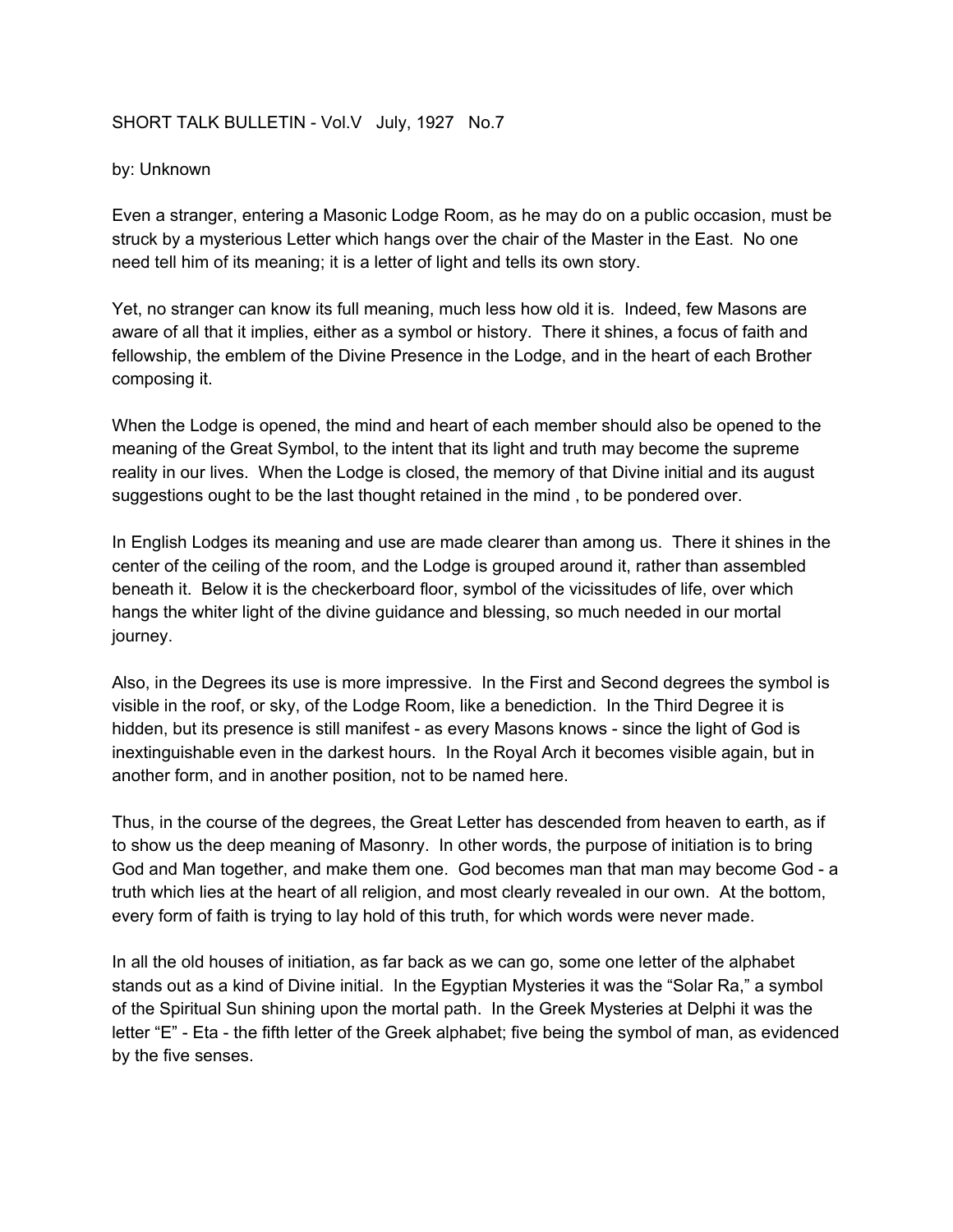Hence also the pentagram, or five-pointed star. In olden times Fellowcraft Masons worked in groups of five, and five Brethren now compose one of their Lodges. Plutarch tells us in the Greek Mysteries. the Letter Eta was made of wood in the First Degree, of bronze in the Second Degree, and of Gold in the Third - showing the advance and refinement of the moral and spiritual nature, as well as the higher value to the truth that was unfolded.

Many meanings and much history are thus gathered into the Great Letter, some of it dim and lost to us now. In our Lodges, and in the thought of the craft today, the Letter "G" stands for Geometry, and also as the initial for our word for God. Now for one, now for the other, but nearly always for both, since all Masonry rests upon Geometry, and in all its lore Geometry is the way of God.

Of the first of these meanings not much needs to be said. In the oldest Charges of the Craft, as in its latest interpretations, it is agreed that Masonry is moral geometry. What was forfelt by philosophers and mystics in ancient times is now revealed to us by the microscope. It is an actual fact that Geometry is the thought-form of God in nature, in the snowflake and in the orbits of the stars.

Since this ancient insight is confirmed by the vision of science, in the most impressive manner the great Letter may stand as the initial of God, not alone by the accident of our language, but also and much more by a faith founded in fact. There is no longer any secret; it cannot be hid, because it is written in the structure of things, in all forms which truth and beauty take.

Nor does Masonry seek to hide the fact that it rests in God, lives in God, and seeks to lead men to God. Everything Masonry has reference to God, every lesson. every lecture; from the first step to the last Degree. Without God it has no meaning, and no mission among men. It would be like the house in the parable, built on the sand which the floor swept away. For Masonry, God is the first truth and the final reality.

Yet, as a fact, Masonry rarely uses the name of God.

It uses, instead, the phrase; "The Great Architect Of The Universe." Of course such a phrase fits into the symbolism of the Craft, but that is not the only - nor, perhaps the chief - reason why it is used. A deep, fine feeling keeps us from using the name of Deity too often, lest it lose some of its awe in our minds.

It is because Masons believe in God so deeply that they do not repeat His Name frequently, and some of us prefer the Masonic way in the matter. Also, we love the Masonic way of teaching by indirection, so to speak; by influence and atmosphere. Masonry, in its symbols and in its spirit, seeks to bring us into the presence of God and detains us there, and that is the wisest way.

In nothing is Masonry more deep-seeing than in the way in which it deals with our attitude toward God, who is both the meaning and the mystery of life. It does not intrude, much less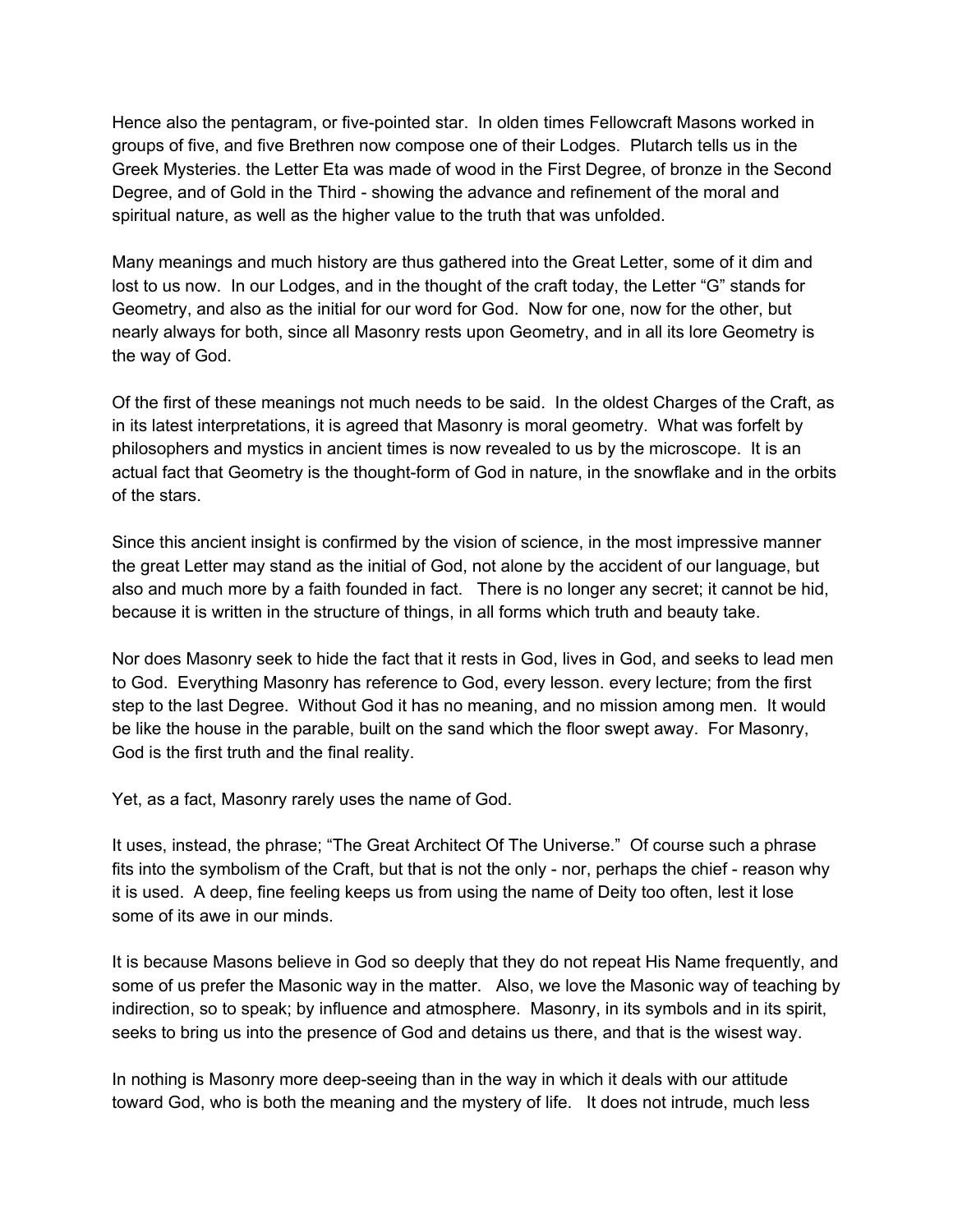drive, in the intimate and delicate things of the inner life - like a bungler thrusting his hand into our heart-strings.

No, all that Masonry asks is that we confess our faith in a Supreme Being. It does not require that we analyze or define in detail our thought of God. Few men have formulated their profound faith; perhaps no man can do it, satisfactorily. It goes deeper than the intellect, down into the instincts and feelings, and eludes all attempts to put it into words.

Life and love, joy and sorrow, pity and pain and death; the blood in the veins of man, the milk in the breast of woman, the laughter of little children, the coming and goings of days, all the old, sweet, sad human things that make up our mortal life - these are the bases of our faith in God. Older than argument, it is deeper than debate; as old as the home, as tender as infancy and old age, as deep as love and death.

Men lived and died by faith in God long before philosophy was born, ages before theology had learned its letters. Vedic poets and penitential Psalmists were praising God on yonder side of the Pyramids. In Egypt, five thousand years ago, a poet King sang of the unity, purity and beauty of God, celebrating His Presence revealed, yet also concealed, in the order of life.

No man can put such things into words, much less into a hard and fast dogma. Masonry does not ask him to do so. All that it asks is that he tell, simply and humbly, in Whom he puts his trust in life and death, as the source, security and sanction of moral life and spiritual faith; and that is as far as it seeks to go.

One thinks of the talk of the old Mason with the young nobleman who was an atheist, in the Tolstoi story, "War and Peace." When the young count said with a sneer that he did not believe in God, the old Mason smiled, as a mother might smile at the silly saying of a child.

Then, in a gentle voice, the old man said:

"Yes, you do not know Him, sir. You do not know Him and that is why you are unhappy. But he is here, He is within me, He is within you, even in these scoffing words you have just uttered. If He is not, we should not be speaking of Him, sir. Whom dost thou deny?" They were silent for a spell, as the train moved on.

Something in the old man touched the count deeply, and stirred in him a longing to see what the old man saw, and to know what he knew. His eyes betrayed his longing to know God, and the old man read his face, and answered his unasked question:

"Yes, h exists, but to know him is hard. It is not attained by reason, but by life. The highest truth is like the purest dew. Could I hold in an impure vessel that pure dew, and judge of its purity? Only by inner purification can we know God."